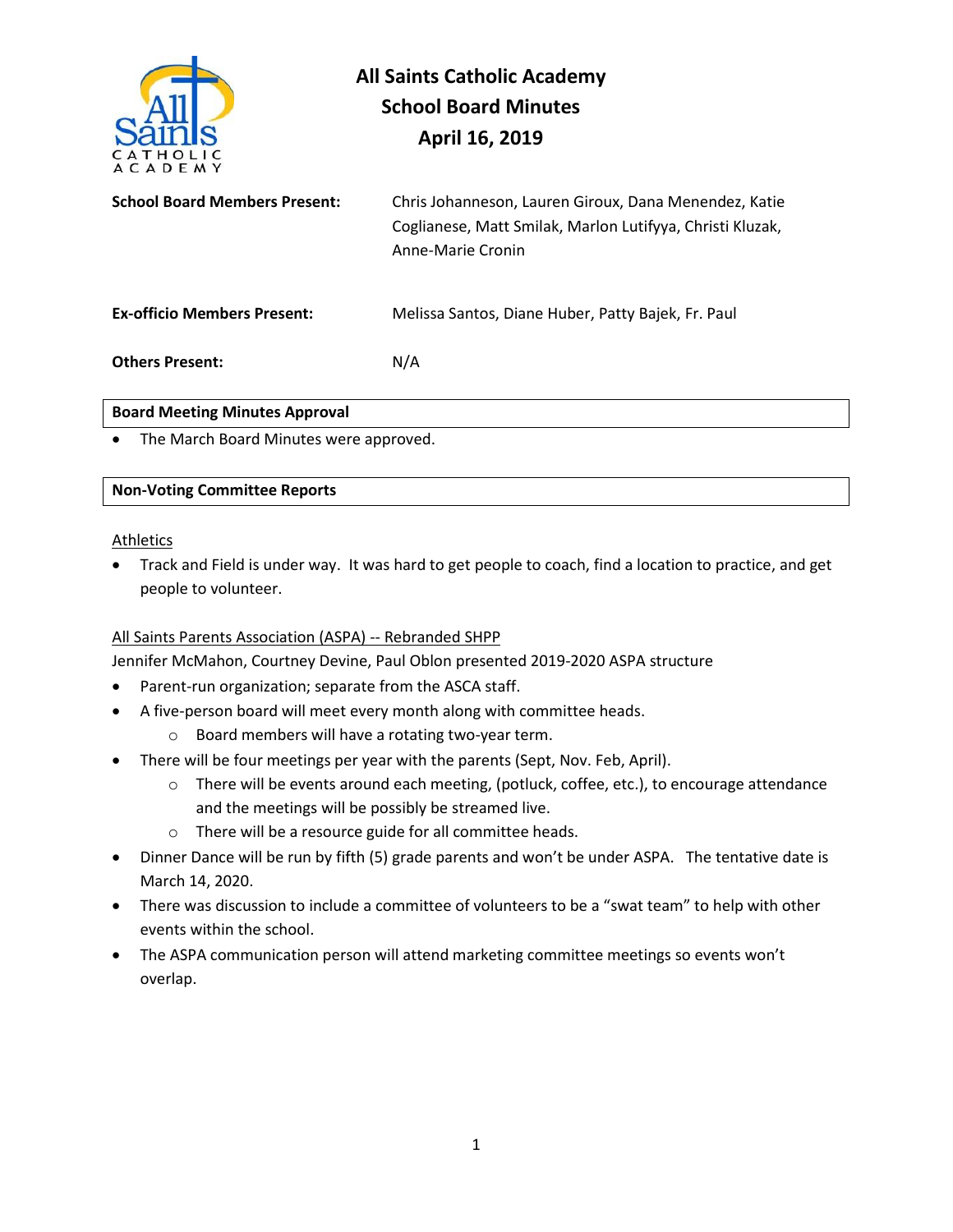## **Voting Committee Reports**

## **Enrollment/Marketing**

See Agenda Items section below.

## **Finance**

No Report.

# **Facilities**

No report.

# **Catholic Identity**

No report.

## **Pastor Report - Father Paul Hottinger, SMMP**

- The Pastoral President changes every two years; Father Scott will be the Pastoral President for the 2019-2020 school year.
- Thank you to Father Paul for his leadership and service.

### **Trustee Report**

• No Report.

#### **Principal Report – Melissa Santos**

See Agenda Items section below.

#### **Agenda Items**

- Enrollment Update: 399 students to date; most likely will be 400 before Easter break.
	- $\circ$  Chesterbrook Academy (K-5) is closing next year. ASCA is hosting families for Monday tours or personal tours. One family has enrolled; incentives are offered to families to enroll.
	- o Patty is concentrating on recruiting K-5 students.
	- o Patty is budgeting for 440 students and would like to be at 460 students.
	- $\circ$  Faculty & Staff insurance cost has gone up 3%-3.5% so that will add to the bottom line in the budget for the coming school year (2019/2020).
- Empower Illinois Update 76 students are waiting for a scholarship and \$20,000 has been donated. Mrs. Barnhart and Patty produced a video to explain Empower Illinois. Father Belmonte, Superintendent, is asking for principals to take three to five parents to Springfield to lobby on May 2<sup>nd</sup>. Mrs. Santos will be going, and the Empower Illinois team is scripting the lobbying effort.